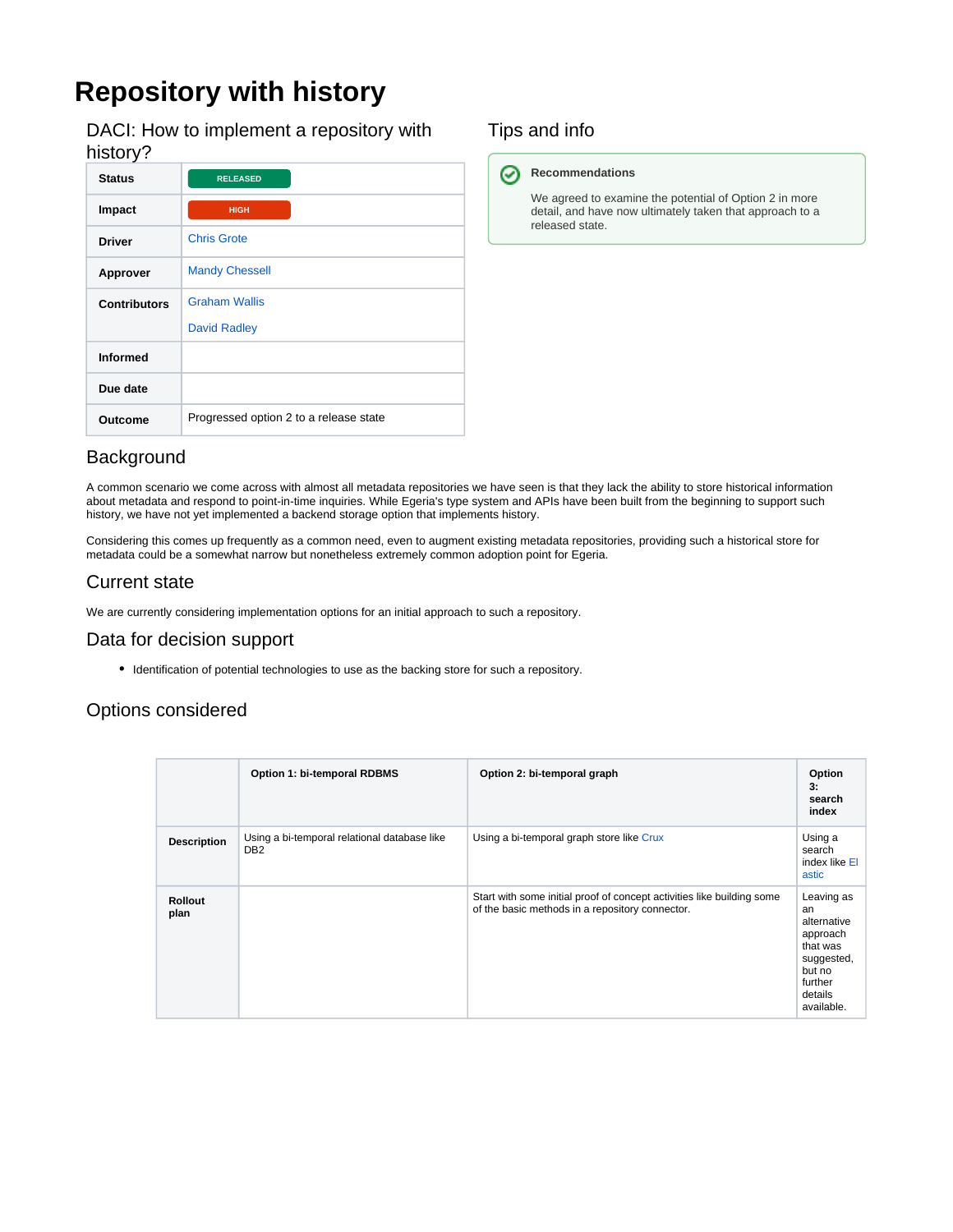

#### FAQ

Q1.

A1.

#### References

| Relevance                    | Link                                       |  |
|------------------------------|--------------------------------------------|--|
| Original GitHub issue        | https://github.com/odpi/egeria/issues/2545 |  |
| Discussion with Crux<br>team | 2020-11-27 Meeting notes                   |  |
|                              |                                            |  |
|                              |                                            |  |